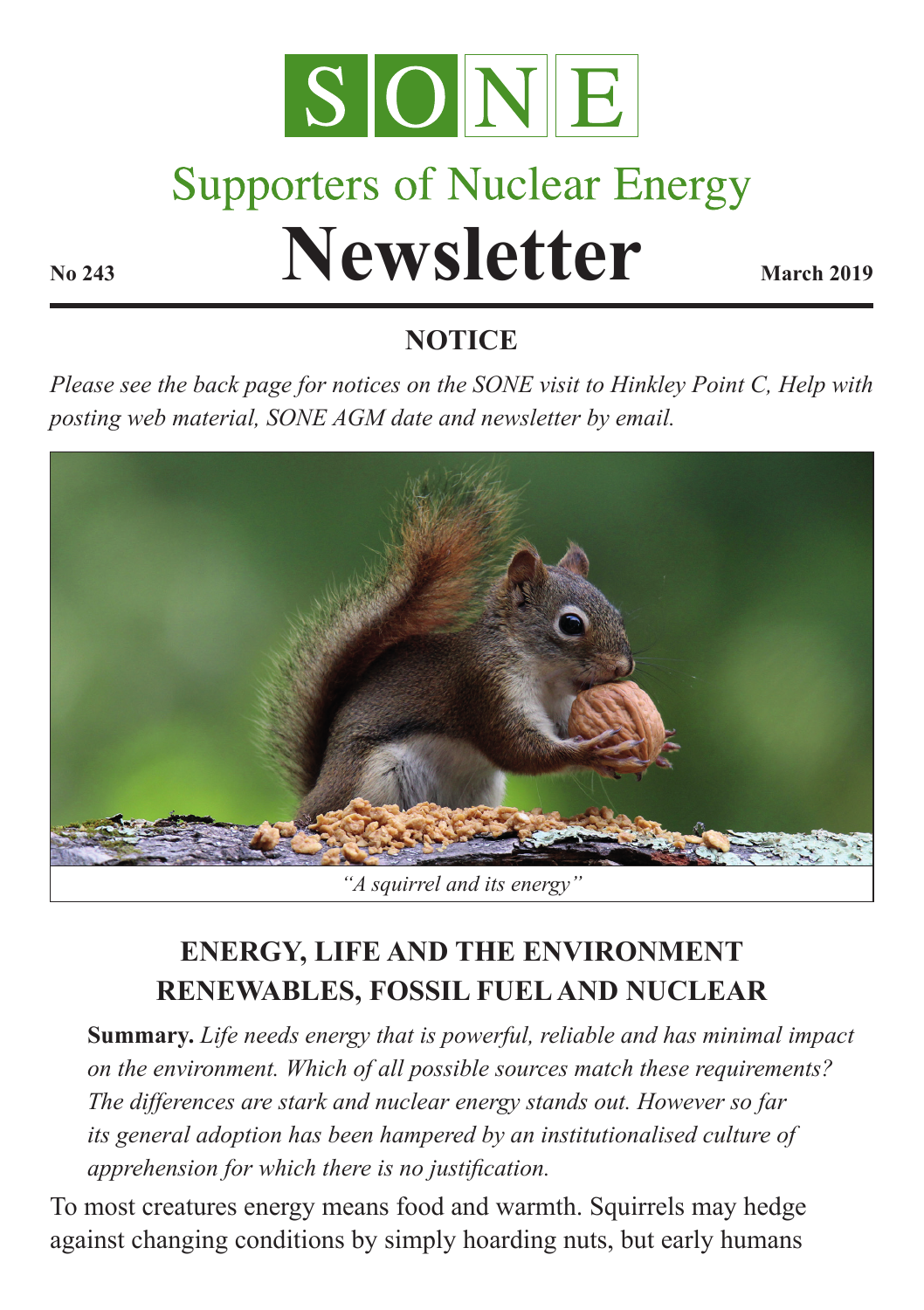expanded their interest in energy as they learnt to use fire, power mills and sail ships. This won them supremacy on the planet, though their population was still small and standard of living poor. Later, vastly increased supplies came with the use of coal and steam. But it was the new reliability that transformed civilisation and eclipsed the resources offered by wood, water and wind. However today the use of fossil fuel, the foundation of the Industrial Revolution, is seen to cause unacceptable damage to the environment. What energy sources are available to support civilisation while caring for nature?

|                                                   | Pre-industrial<br>(Renewables)                     | <b>Industrial Revolu-</b><br>tion<br><b>Chemical/carbon</b> | <b>Nuclear fission</b><br>(also fusion)                         |
|---------------------------------------------------|----------------------------------------------------|-------------------------------------------------------------|-----------------------------------------------------------------|
| Fuel                                              | Water, wind,<br>solar, vegetation                  | Coal, oil, gas,<br>food                                     | Uranium, thorium<br>(Hydrogen)                                  |
| <b>Typical</b><br>energy density per<br>kg        | 0.0003 kWh                                         | 7 kWh                                                       | 20 million kWh                                                  |
| <b>Lifetime supply</b><br>in tonnes per<br>person | Eg 10 million t<br>water<br>over 100 m high<br>dam | $500$ t coal,<br>emitting $1,800$ t CO <sub>2</sub>         | $1/1000$ t<br>uranium or thorium                                |
| <b>Points in favour</b>                           | Familiar<br>and accepted                           | 24/7 availability,<br>Standard of living                    | 24/7 availability,<br>No harm to life or<br>the environment     |
| Points against                                    | Intermittent.<br>Damage to the envi-<br>ronment    | CO <sub>2</sub> emissions,<br>Poor safety                   | Popularly feared,<br>unfamiliar, poorly<br>covered by education |

# **Fuel is useful energy**

Locating useful energy is a question for science. Technology and invention are essential but can only harvest energy where and when it exists. A hundred and fifty years ago it was understood that energy is everywhere around us, but that to be useful it needs to be concentrated. So the search for energy becomes a search for its concentrations, or "fuel" as we call it. Then come the questions: how big is the fuel's energy density and how did it come to be concentrated.

Boulders on a slope roll downhill only, unless pushed. In fact the direction of all change is downhill, that is towards reducing concentrations of energy.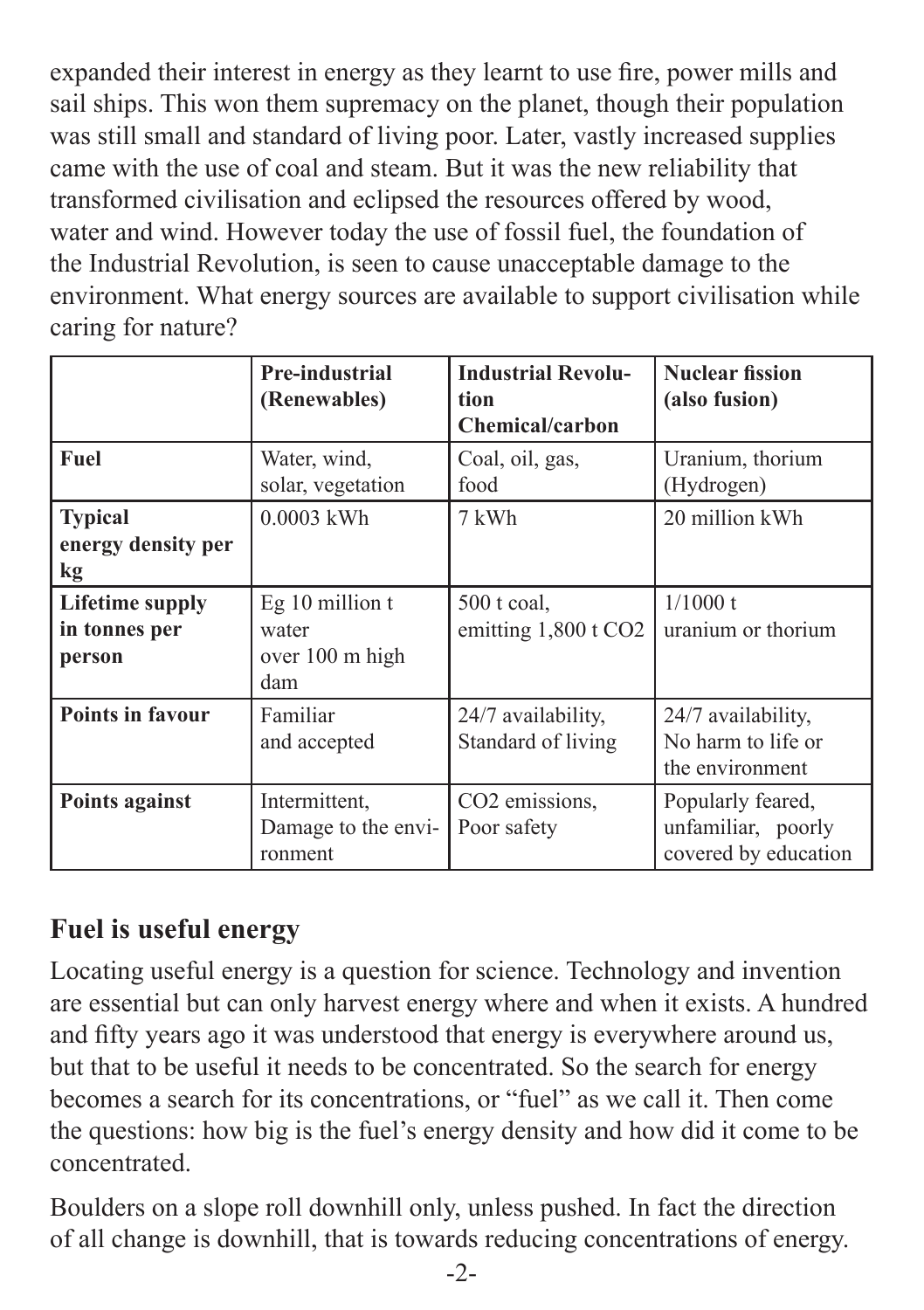There are other examples: hot water tends to cool and ice tends to melt. Heating water and rolling uphill increase the concentration, but need a superior energy source to make them happen. Continuing with this picture, only the boulders some way up the hill are useful primary sources of energy. But how did they get to be there? Physical science offers just three types of primary fuel, each with its distinct range of energy and means of creation. These are compared in the columns of the Table.

The first is the sporadic source available from wood, wind and water, all powered by recent sunshine falling on Earth. The energy density is about 0.0003 kWh per kg, for instance, of water held behind a 100 metre high dam or wind blowing at 20 mph. This density is very low but was enough for mankind to build great cities, sail round the world and refine metals. Yet seasonal variations and the vagaries of weather meant that these supplies failed altogether, frequently and unpredictably, as they still do today. The energy density of any large moving object, like a water wave, an arrow or a bullet, lies in a similar range. However, simple quantum physics describes how much higher energy densities may be found if the objects are microscopic, like the electrons and nuclei within atoms.1 Columns 3 and 4 of the Table refer to these.

# **Chemical energy and the creation of fossil fuels**

Electronic energy densities are the business of chemistry, lasers, batteries and electronics, all of which lie in a similar range. For example, food is chemical with a density near 1 kWh per kg – directly related to the energy content printed on the food packet. But most of these chemical "boulders" are found at the bottom of the hill, as it were. Chemical energy fuel is not generally available on a large scale. For example, there are no natural stores of free hydrogen on Earth or pre-charged lithium batteries. If there were, they would be a good primary energy source.

Fossil fuels are the exception. They occur in nature, fully "charged" and on a large scale. Over hundreds of millions of years the energy of the Sun accumulated deposits of carbon by photosynthesis, effectively converting atmospheric and oceanic carbon dioxide into its separate atoms, carbon and oxygen. The energy density of this on-demand fuel, 10,000 times that of wind and water, drove the Industrial Revolution – for those who had the benefit of it. For 200 years whoever had access to fossil fuels ruled the world and enthusiasts in society, politics and finance eagerly followed who they were.

<sup>1</sup> For a simple discussion read pages 159-161 of Radiation is for Life ISBN: 978-0956275646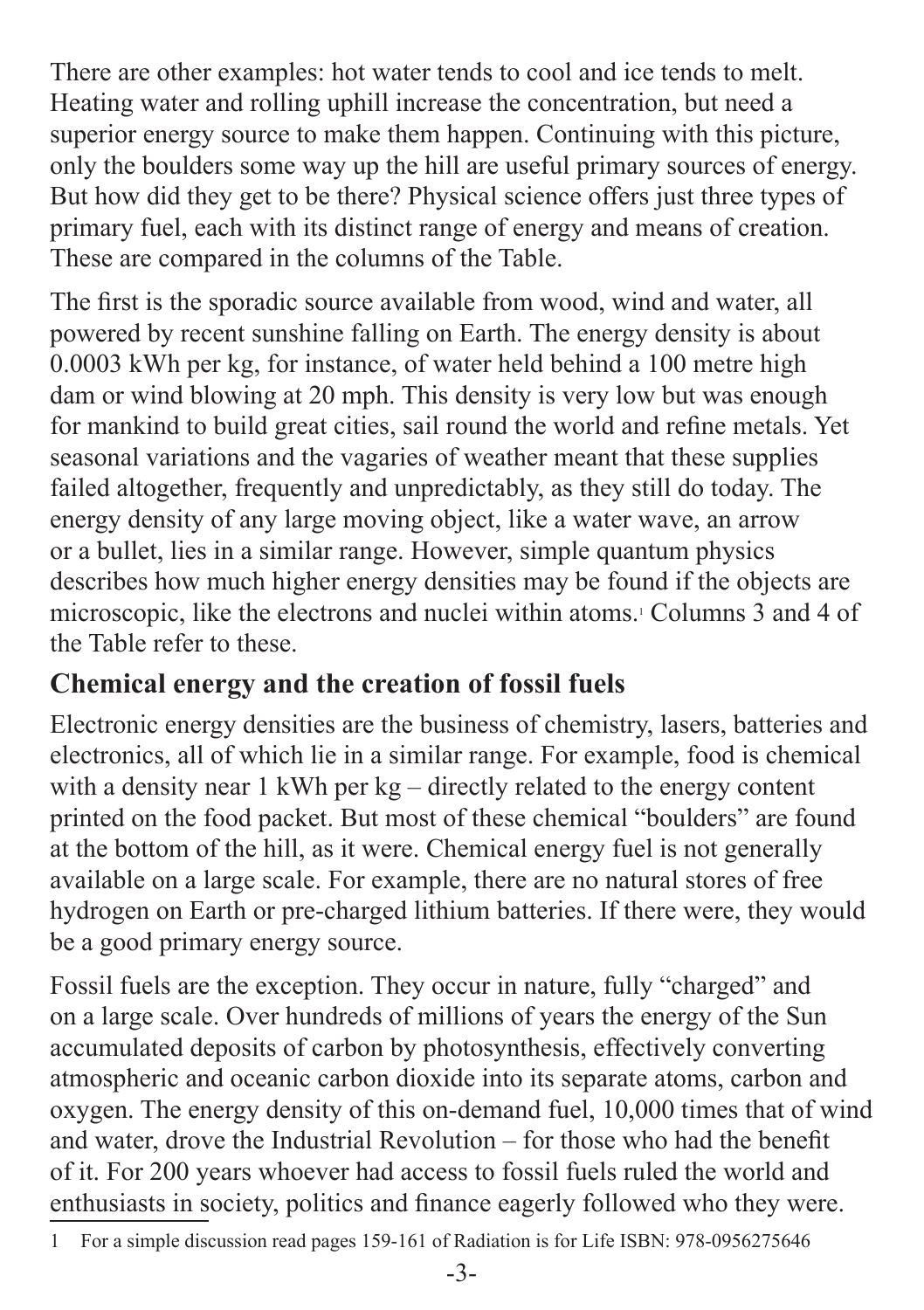But no longer. The release of carbon dioxide into the atmosphere is a global threat. Though the environmental consequences remain unclear, the likelihood of an existential catastrophe makes burning fossil fuel no longer acceptable.

#### **The effectiveness of 100% renewables**

An obvious contribution can be made by improving building insulation and the efficient use of energy. However far more radical changes are also needed. The popular environmentalist reaction is to revert to the renewables. The same familiar wind, water and sunshine that served before the Industrial Revolution except that now they may be collected with modern technology. However the method of collection does not alter their low density and unreliability, and to harvest the energy required huge plants are necessary. Their size, often presented as impressive, in reality indicates just how weak is the energy they collect. Hydroelectric projects flooding hundreds of miles of river valleys and displacing millions of people. Many square miles of land and sea festooned with very large turbines. Hillsides and meadows completely hidden from view beneath arrays of solar panels. Forests felled and cleared to make space for planting biofuels. If Wordsworth were to return today he would not understand how such developments could be seen as environmental or *green*. And nor should we.

Crucially renewables only provide their advertised energy about 30% of the time, frequently much less and over long periods. Short fluctuations of a minute or two may be bridged by batteries, but most of the 70% back-up comes from fossil fuels. Germany has been attempting a transition to 100% renewables, the Energiewende experiment.2 To prevent the high cost falling on industry domestic utility charges have risen sharply. The continued use of coal and gas means that carbon emissions have not come down and the experiment has failed.

Nevertheless and with the best of intentions, environmental movements around the world still place their faith in a future with 100% renewables.<sup>3</sup> Vested interests in fossil fuels, seeing the opportunity to provide energy when renewables cannot, are ready to support the deployment of renewables.<sup>4</sup> But

<sup>2</sup> [https://www.cleanenergywire.org/news/climate-goal-failure-warrants-high-energiewende-priority](https://www.cleanenergywire.org/news/climate-goal-failure-warrants-high-energiewende-priority-gov-advisors)[gov-advisors](https://www.cleanenergywire.org/news/climate-goal-failure-warrants-high-energiewende-priority-gov-advisors)

<sup>3</sup> Including many voices who speak in the name of the US Green New Deal.

<sup>4</sup> [https://www.theguardian.com/environment/2015/jan/22/fossil-fuel-firms-accused-renewable-lobby](https://www.theguardian.com/environment/2015/jan/22/fossil-fuel-firms-accused-renewable-lobby-takeover-push-gas)[takeover-push-gas](https://www.theguardian.com/environment/2015/jan/22/fossil-fuel-firms-accused-renewable-lobby-takeover-push-gas)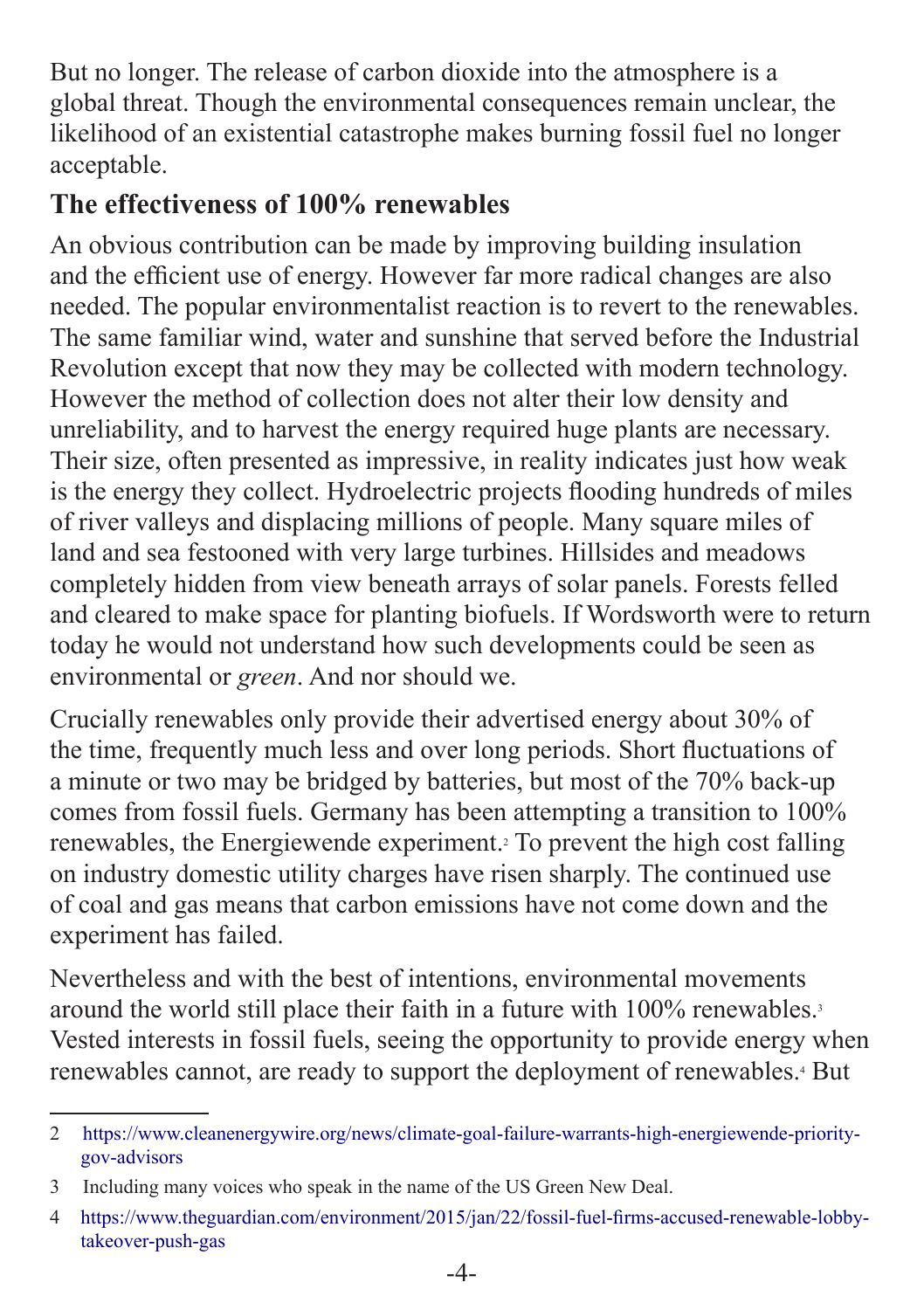the extra plant is either idle or continuing to emit carbon. These emissions and the defacement of large areas of land belie the image of carbon-free environmental energy. This deception is becoming increasingly evident to the public who also have to meet higher utility costs. But there is a viable alternative.

# **The creation of nuclear fuel**

The final column in the Table refers to nuclear energy which has an exceptionally high energy density. What is the source in nature of the huge energy able to "charge up" nuclear, or roll it uphill, so making it widely available as fuel?

Before the solar system was formed 4.5 billion years ago violent nuclear change created all the elements around us today (except hydrogen). Similar extreme activity is seen today in the explosive merging of neutron stars and black holes.<sup>5</sup> The exceptional driving energy is provided by gravitation collapse. Although the vast majority of the unstable nuclei created decay quickly, there are just four varieties that decay so slowly that many atoms are still found on Earth today: potassium-40, uranium-238, uranium-235 and thorium-232. All except potassium-40 can be used to produce enormous energy, a million times more than fossil fuel. With a density of 20 *million* kWh per kilogram, a single kilogram of fuel offers enough energy for a person for their entire life. Furthermore, there is sufficient fuel available on Earth to provide energy for mankind for more than a century.

A nuclear power station can be compact and resilient with a negligible impact on the environment. It needs little fuel and produces even less waste. This can be recycled and the residue buried, simply and safely. A power plant can run for 60 to 80 years with brief annual breaks for servicing. There are older designs that have worked well for decades and newer designs in development. Small modern modular plants (SMR) are designed for factory production and short construction times of 4-5 years. Many of these are lined up awaiting approval to invest in a first prototype.

# **Hurdles of superstition, missing education and vested interests**

But there is a catch: the population generally, and those in authority too, are frightened by the label *nuclear*. Fear of a nuclear holocaust was a

<sup>5</sup> <https://arxiv.org/abs/1710.02142>

<sup>6</sup> As more fully discussed in the book *Radiation and Reason: the Impact of Science on a Culture of Fear* ISBN 978-0956275615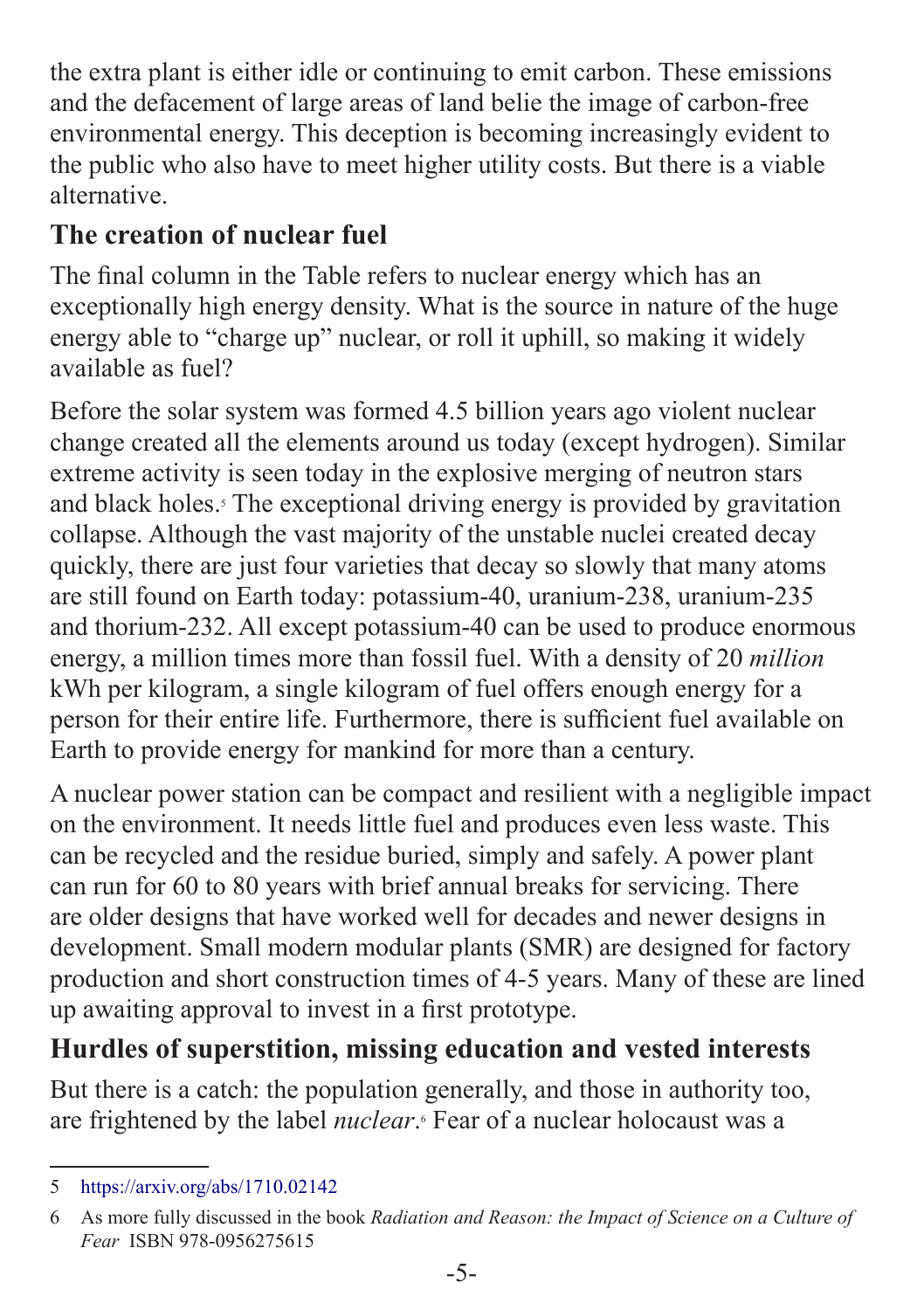psychological weapon used during the Cold War with extraordinarily powerful effect. Indeed collateral damage from that remains our problem today. At the time radiation safety regulations, wildly more cautious than justifiable by scientific evidence, were enacted to appease general concerns. In this they failed, instead ruling that fear of radiation was a matter for deliberation by the UN.7 Still in force today, these regulations could be safely relaxed by a factor near a thousand. This is confirmed by all scientific evidence available today, including the accidents at Chernobyl and Fukushima. The radiation casualty figure at Chernobyl was 43, but at Fukushima none at all.<sup>8</sup> In each case fear and ignorance inflicted severe social, economic and environmental damage, both locally and worldwide, that far exceeded any effect from the radiation itself.

Because nuclear energy is so powerful many people find it hard to accept that it is not extremely dangerous. But there is a reason for this. Life on Earth evolved exceptional natural protection at an early stage. It had to, otherwise it would never have survived radiation levels substantially higher than today. Mutations of DNA are extremely common, and biological cells are adept at detecting and repairing them. Those that survive with mutations are eliminated by the immune system. For these reasons, low levels of radioactivity are harmless. Further reassurance comes from 120 years of clinical experience with doses of radiation used routinely to diagnose and cure cancer. Many people are living evidence of these health benefits of radiation.

A major social error has been that the science of nuclear energy and its benefits are little taught in schools, so that few people, teachers included, have any real familiarity with them. Those with jobs or investment in fossil fuels or renewables are not motivated to learn more about nuclear energy. Many commentators oppose nuclear because power plants are too expensive and take too long to build – but both statements are consequences of the regulations and so unnecessary. The protracted planning and public consultation, the over-design of plants, unproductive working practices – all rest on the presumption that nuclear is safety critical. Many people have jobs that depend on this caution, and their salaries and self-interest only add to the supposed barrier of cost and opinion that deters the adoption of nuclear. The

<sup>7</sup> Sunbathing and the effects of ultraviolet radiation are far more dangerous in practice, but are better handled personally with advice from a pharmacy not the United Nations.

<sup>8</sup> The references to the evidence are discussed in the books *Radiation and Reason* and *Nuclear is for Life* respectively.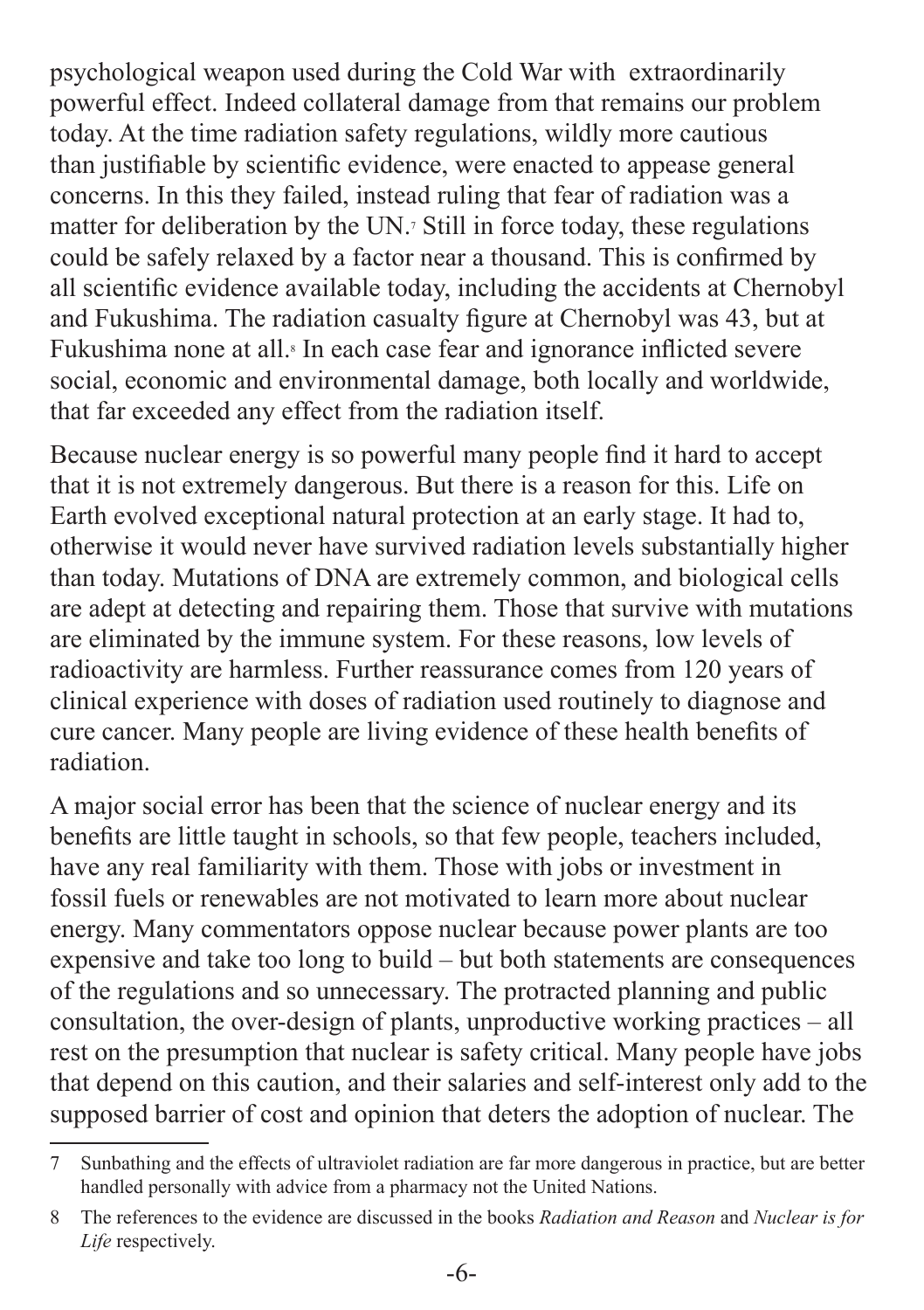historical record shows that nuclear is by far the safest power source, and it could be cheap and quick to deploy too.

#### **Where the future dangers for society lie**

With a changing climate the most likely real dangers are extremes of weather, loss of energy supply and ensuing social instability, not the nuclear disasters imagined in fiction. Entertainment by horror involving radiation sells well, if the public is persuaded that it is true. However a stable society needs to be educated and anchored in the world of science. Safety in the real world, including its jobs and costs, should be clearly distinguished from the world of entertainment. More generally, all those who understand and care about the environment should work to expose wherever the task of mitigating climate change is obstructed by bogus safety costs.

A crash investment programme in nuclear power is needed worldwide, supported by genuine public education. Our grandchildren will not forgive us if we fail to use our knowledge and act accordingly. We should not wait, but follow the example set by Churchill who would write on important war-time minutes "*Action this day*".

> Wade Allison Oxford, March 2019